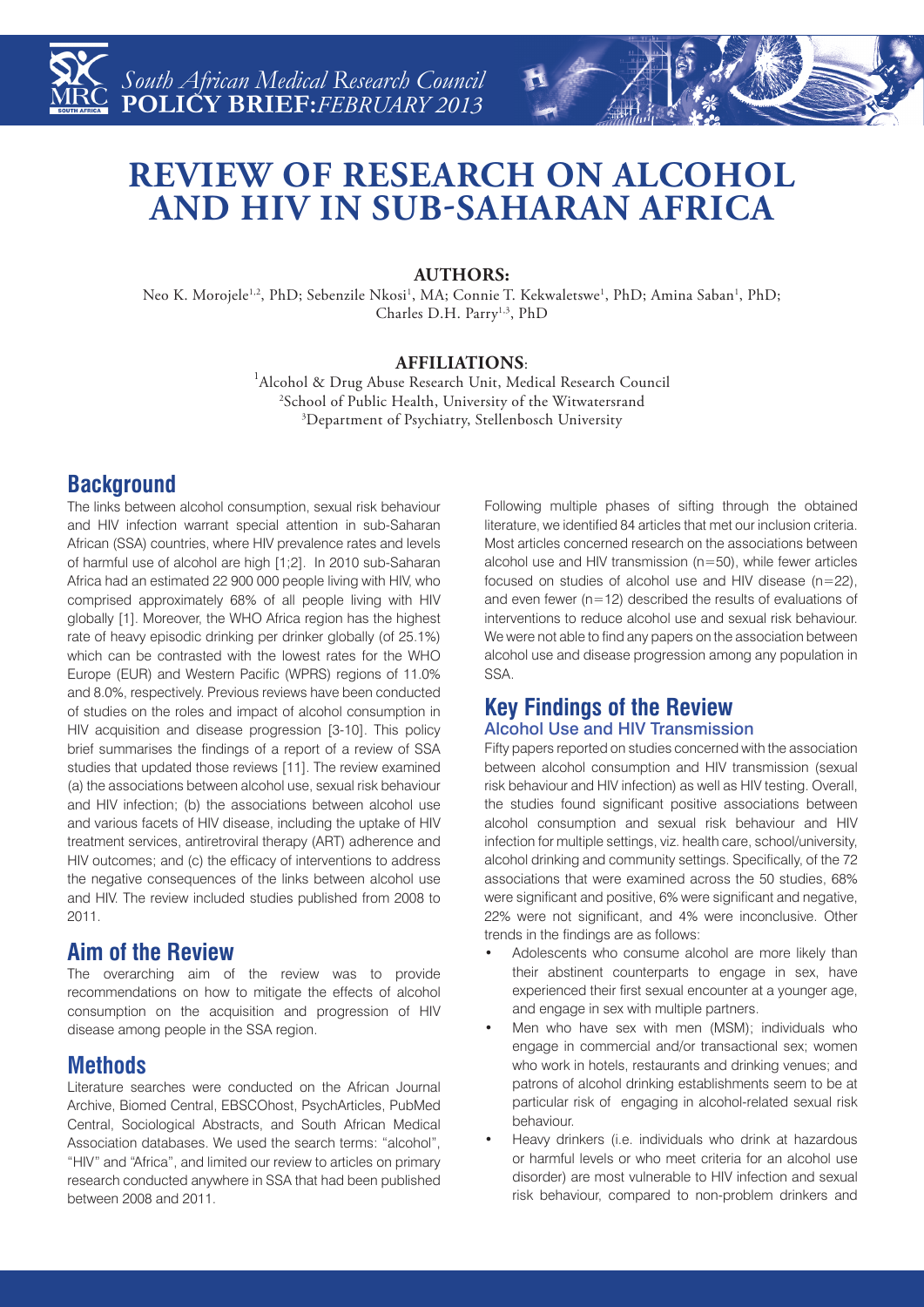non-drinkers. The HIV risk for non-problem drinkers is often no different from that of non-drinkers.

There was evidence (from two studies) that alcohol use may delay HIV testing behaviour, although a third study's findings suggested that alcohol use may be associated with a greater likelihood of HIV testing.

#### Alcohol Use among People Living with HIV

Twenty-two papers concerned alcohol consumption and ART uptake, non-adherence and outcomes. Of these, 14 were quantitative analytical studies, two were quantitative descriptive studies, and six were qualitative studies. The three articles on alcohol use and ART uptake revealed mixed results. Of all the alcohol use and ART adherence associations tested, 55% (6/11) were negative and significant, 36% (4/11) were not significant, while 9% (1/11) yielded inconclusive results. The adjusted odds ratios ranged between 2.1 and 4.7 in the studies which reported these associations. The (one) study on the association between alcohol use and ART outcomes found the association to be negative and statistically significant for a community sample, but non-significant for a workplace sample. There was an absence of primary research in SSA on alcohol and HIV disease progression for the review period. Highlights of the (mainly) qualitative studies were as follows:

- Individuals who drink alcohol may delay seeking/initiating ART services due to a misperception that abstinence is a prerequisite for ART enrolment.
- Constructions of masculinity that promote alcohol use and self-reliance may indirectly hinder and/or delay men's presentation to treatment and the uptake of ART services.
- Higher levels of alcohol consumption tend to be associated with more ART non-adherence, as evidenced by the 6/11 studies that assessed this association. These associations may be attributable to patients' toxicity beliefs regarding mixing alcohol and ART; service providers' advice to their clients to refrain from using ART while consuming alcohol; and the actual effects of alcohol on memory, causing individuals to forget to ingest doses of their ART.

#### Alcohol and HIV Risk Reduction Interventions

Twelve papers reported on evaluations of interventions to reduce HIV risk and alcohol consumption. These included studies of interventions to reduce unprotected sex, sex under the influence of alcohol, number of sexual partners, alcohol use and early onset of sex. There were positive intervention effects in all settings (military, health care, community and learning) in which the studies were conducted. Positive effects were obtained most consistently in health care environments (80% of the outcomes were statistically significant), whereas the least promising outcomes were obtained in learning environments (43%). The interventions were most effective in reducing alcohol use and transactional sex, and in increasing HIV testing, but least effective for reducing the number of sexual partners and young people's early initiation of alcohol use. Just over 50% of the condom reduction interventions were successful. Other highlights were as follows:

- The effects of short-term interventions (e.g. 1 to 5 sessions) tend to dissipate over time, suggesting that interventions should be longer-term (e.g. 12-15 sessions) rather than brief and/or enhanced by repeat or booster sessions in order to have long-term success.
- Some community and health setting-based studies revealed that group interventions may be as effective as individual interventions. One study demonstrated the efficacy of group-based cognitive behavioural therapy (CBT) for reducing alcohol use among HIV patients.
- Interventions can often be delivered effectively by nonprofessionals or lay counsellors.
- There were no published studies of evaluations of HIV prevention interventions in alcohol drinking settings, or of interventions to reduce ART non-adherence among alcohol-users.

### **Strengths and Limitations of the Studies**

The studies varied in quality, but their main strengths were their use of large representative samples, standardised measures, and appropriate designs and analytical techniques. Also, some of the intervention studies involved randomised controlled trials and had high retention rates, which exceeded 80%. However, most studies were hampered by their reliance on self-reporting of alcohol use, sexual risk behaviour, and/or ART adherence, which is often influenced by social desirability. Use of more objective measures of all these behaviours may have been more appropriate. Finally, study limitations were most common among the intervention studies, some of which lacked representative samples, used only pre-post designs (which lacked control groups), had short follow-up periods and/or employed small convenience samples.

## **Strengths and Limitations of the Review**

The review's first strength is its inclusion of studies on alcohol's role in various aspects of HIV disease and the effectiveness of interventions, thereby giving a broad overview of recent research developments in alcohol and HIV in SSA. Secondly, while it is a narrative review, it highlights the extent and consistency of significant associations between the variables measured and intervention effects. Lastly, the review distinguishes between findings according to settings and populations, thus highlighting research and intervention needs of specific sub-populations.

However, the review is limited by its reliance on papers that had been published in English, thereby excluding non-English publications, such as articles published in Portuguese or French. Second, we did not include studies based on their quality, so those that are included are of varied quality. Lastly, we did not include unpublished studies or grey literature in this review.

### **Recommendations**

The findings of this review of 84 published articles have implications for HIV prevention, treatment, care and support, and further research on alcohol and HIV in SSA. The following recommendations emerged from the findings:

•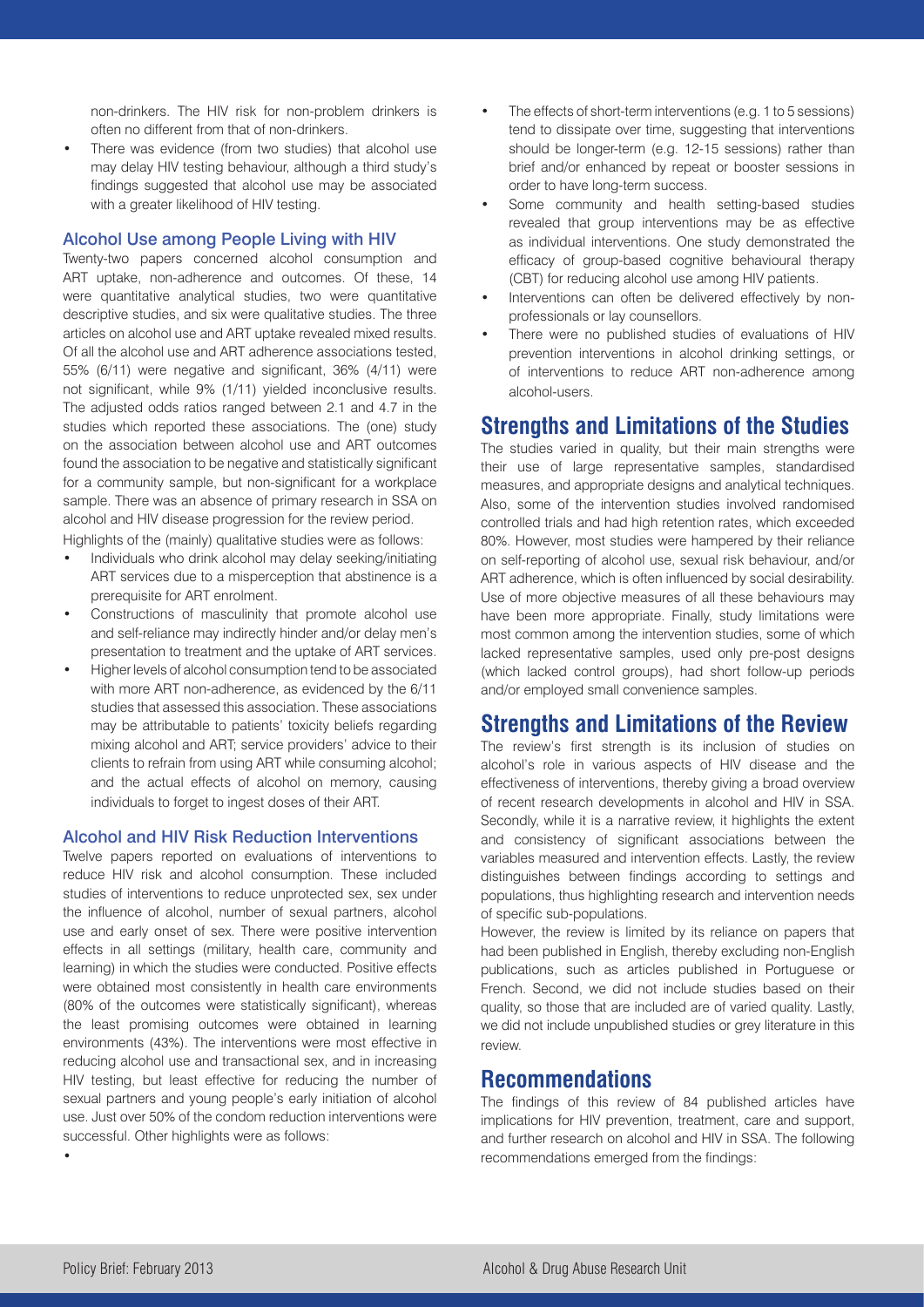#### HIV Prevention

Given alcohol's association with sexual risk behaviour and HIV infection, HIV prevention interventions should seek to reduce alcohol consumption while also enhancing protective behaviours such as consistent condom use. Such interventions can be delivered in multiple settings (including health care, school/university, community and workplace environments). Key recommendations include the following:

- Special attention should be paid to developing and testing interventions to address sexual risk behaviour among high school learners and university students, given the relative lack of studies in learning environments. Existing programmes that address sexuality and substance use among young people (e.g. life skills) should incorporate sessions on the associations between alcohol use, sexual risk behaviour and HIV infection.
- There is a particular need to develop and implement effective interventions for high-risk groups, such as MSM, men and women who engage in commercial and/ or transactional sex, women who work in the hospitality industry, and patrons of drinking establishments.
- Group rather than individual interventions may be appropriate in some settings. Being more cost-effective, they are a more viable option for resource-limited settings.
- In some instances it may be feasible for lay counsellors to deliver HIV interventions. Given the limited availability of professional health care providers and other resource constraints in SSA, this may be a cost-effective option.
- Long term (rather than short-lasting) programmes or interventions (e.g. 12 to 15 sessions) that include booster sessions are needed to maintain positive intervention effects on alcohol-related sexual risk reduction.
- Considering that levels of alcohol-related sexual risk among moderate drinkers are often similar to those of non-drinkers, it may be appropriate for interventions to aim to modify alcohol consumption patterns to either abstinence or moderate drinking levels.
- Individuals who engage in heavy drinking should be discouraged from delaying HIV testing, and should have easy access to widely available and non-stigmatising testing facilities.

#### Treatment, Care and Support

Given alcohol's apparent deleterious effects on presentation to HIV services and ART uptake, there is a need for interventions to negate these effects. Misperceptions about alcohol abstinence as a prerequisite to ART enrolment need to be addressed. On the other hand, reduced drinking, and in some cases, abstinence may be essential to mitigate alcohol's negative effects on HIV disease (adherence and disease progression) and thereby improve disease prognosis.

Multi-disciplinary and integrated approaches to the treatment, care and support of people living with HIV/AIDS (PLWHA) who consume alcohol are recommended.

- Services should entail one-stop centres to enable patients to access core medical treatment, as well as ancillary psycho-social services (including those of psychologists and adherence counsellors).
- Individual screening for harmful/hazardous alcohol use, brief intervention and referral to treatment (SBRIT) of clients/patients should be performed routinely by trained health care workers using standardised treatment protocols and screening tools, such as the CAGE [12], or the Alcohol Use Disorders Identification Test (AUDIT) [13].
- Alcohol services should be tailored to each individual's risk profile which could be determined via a screening instrument such as the AUDIT [13]. Based on WHO brief intervention guidelines [13], we would recommend that: (a) people with a low risk profile, who drink low levels or abstain from alcohol (and would have an AUDIT score around 0-7), are best suited to receiving simple information about alcohol and all pertinent aspects of HIV disease; (b) people with a medium-risk profile who may engage in hazardous drinking (with an AUDIT score of 8-15) should be offered brief interventions (e.g. 5 minutes of risk reduction counselling/Motivational Interviewing; MI) and boosters at subsequent visits; (c) those with a high risk profile whose drinking has started to cause them harm (and who score between 16-19 on the AUDIT) are best suited to brief interventions and active case management to reduce the risk of re-infection, ART non-adherence and disease progression and to promote alcohol treatment and aftercare; and finally (d) those who are likely to have alcohol dependence (with a score of 20-40 on the AUDIT), should be considered possible candidates for more intensive treatment for an alcohol use disorder.
- HIV patients deserve clear, accurate and comprehensive information about the effects of alcohol use on their disease. Potentially useful messages are as follows: (a) individuals need not delay presenting to HIV care due to their drinking, as once in care, efforts may be made to taper their drinking, if necessary; (b) alcohol consumption may hinder ART adherence; (c) under some conditions the effectiveness of ART may be compromised by alcohol consumption; and (d) alcohol may interfere with medications for opportunistic infections.
- Health care workers and lay counsellors need specific guidelines and on-going in-service training on the management of ART patients who use alcohol. Training should cover the effects of alcohol on ART and all aspects of HIV disease (e.g. alcohol's effects on the immune system, ART adherence, sexual risk behaviour, and risk of re-infection).
- Health care providers who are assigned to conduct SBIRT should also be given training, guidelines and standardised materials on SBRIT, as well as training to reduce stigma associated with the harmful use of alcohol.